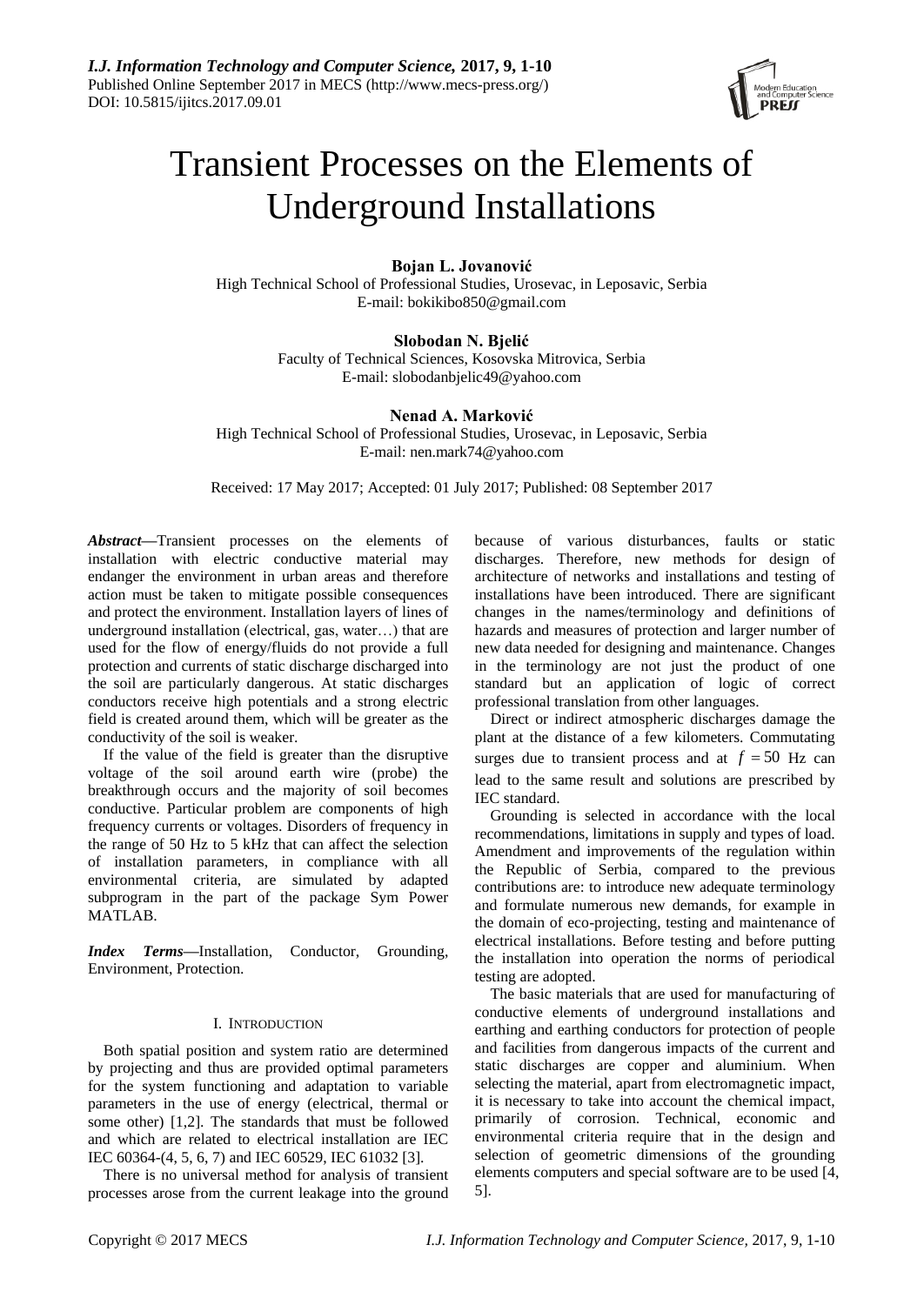Natural elements (metal cable sheath, tubes, ferroconcrete fundaments, etc.) and groundings type A and V are also used for the grounding [6]. Voltage must not exceed value of 10 kV. If voltages on the grounding are higher than 5 kV the protective measures must be foreseen. According to IEC requirements, the protective devices must comply with the grounding in order to quickly disconnect the power supply when voltage reaches the values dangerous to the body. The currents around the grounding that affect the disturbances on the lines (those are often the tubes) [7].

The paper is organized as follows: In Section 2 is given a literature review of relevant papers dealing with underground electrical installations. In Section 3 is presented the calculation of transient processes on conductive metal elements of underground installations where a possible equivalent scheme of a part of the grounding of underground installations is also given. Simulation results, where the model is metal cylindrical tube of the given material, length and diameter are presented in Section 4. Finally, in Section 5 are given some concluding remarks.

#### II. RELATED WORKS

Dealing with the problem of transient processes on the elements of underground electrical installation is not a new phenomenon. Many studies have been conducted regarding this topic and many papers have been dealing with this issue.

In the last century Kulda [5] was dealing with the problem of underground electrical installations who suggested that this problem should have computer-based approach because he came to the conclusion that faster and simper solutions were obtained (although we must admit that in that period, computer technology was not nearly as developed as today). In the opinion of L. Van der Sluis et al. and Z. Bogicevic et al. [8,9], the projecting of the systems of underground electrical installations is in fact planning and selecting of parameters of its structure in relation to the given functions and technical management of the system. Velickovic [10] also gave great attention to this problem who for the model chose the metal pipes of the cylindrical shape using the method of finite elements. Also Bjelic et al. [7] in their paper deal with the insulation layers of metal tubes of underground installations (gas, water...) which do not provide their full protection against the corrosion and malfunction. Structure and diversity of shapes of underground installations tubes greatly impede the analytical solution that it becomes almost impossible, even when computer is used. Thus, the authors concluded that the solution of the problem can be obtained only with the use of the model for determination of voltage at the insulating layer of the metal tube of the underground installation.

## III. THE CALCULATION OF TRANSIENT PROCESSES ON ELECTRIC CONDUCTIVE METAL ELEMENTS OF UNDERGROUND INSTALLATION

The character of transient process in the soil is determined by the size of the source (voltage/current) [11, 12] and parameters of the soil. The parameters of the soil are:  $l_L$ ,  $g$  i  $c$ , and the sources (voltage/currents) are:  $l|H/m|$  = inductivity,  $r|\Omega/m|$  = active resistance,  $g[S/m]$  = conductivity and  $c[F/m]$  = capacitance. If the conductivity parameter  $g$  is not given (current conducted to ground), then it is determined according to the relation:  $R = 1/gl[\Omega]$  [13, 14]. For small values of impulsive discharge current conducted to the ground, which can be considered as linear time function  $i(x,t) = a \cdot t$  the radial earth wire behaves as the long line which part  $\Delta x$  has the following parameters  $r$ ,  $l_L$ ,  $g$  and  $c$ , FIg. 1.

The values of currents/voltages are estimated from the first and the second telegrapher's equations [15]. The section of the earth wire is replaced with a scheme (Fig. 1) and the process is described by differential equations:

$$
-\frac{\partial u(x,t)}{\partial x} = r \cdot i(x,t) + l_L \frac{\partial i(x,t)}{\partial t}.
$$
 (1)

$$
-\frac{\partial i(x,t)}{\partial x} = g \cdot u(x,t) + C \frac{\partial u(x,t)}{\partial t}.
$$
 (2)

The second equation in the system of equations (1) and (2) is obtained as follows: Elementary cylindrical segment of conductive grounding structure is bordered by transverse planes  $\chi$  i  $\chi + d\chi$  normal to universal axis  $\chi = x$ ; *y* (relevant for both axes *x* and *y* ) i.e., are bordered by planes x and  $x + dx$ , or planes y and  $y + dy$ . The output flux of a vector *J*  $\frac{1}{x}$ through the external edge plane of cylindrical conductor element with surface density  $\eta$  of the axis is determinate from the continuity equation [16, 17]:

$$
\oint_{Ssp} \vec{J}d\vec{S}_{sp} = -\frac{\partial}{\partial t} \oint_{Con.1} \eta \cdot d\ell \cdot d\chi . \tag{3}
$$

If a specific electrical conductance of dielectric around the elements of the earth wire has cylindrical shape  $\sigma_{diel} \neq 0$ , then the flux of the vector  $\dot{J}$  (left side of equation (3)) has three components: two fluxes of equal value through transversal input  $\chi : \int dS_x = -i$  $\int_{S_{\gamma}} \vec{J} d\vec{S}_{\chi} =$ χ χ  $\frac{11}{4}$ and

output cross-section  $x + dx$ :  $\int J dS_{\chi + d\chi} = i + \frac{\partial f}{\partial \chi} d\chi$  $\overrightarrow{JdS}_{\chi+d\chi} = i + \frac{\partial i}{\partial \psi}d$  $S_{\chi+d}$  $d\chi = l + \frac{1}{\hat{c}}$  $\int \vec{J}d\vec{S}_{\chi+d\chi} = i + \frac{\hat{c}}{\partial}$  $^{+}$  $^{+}$  $\overline{a}$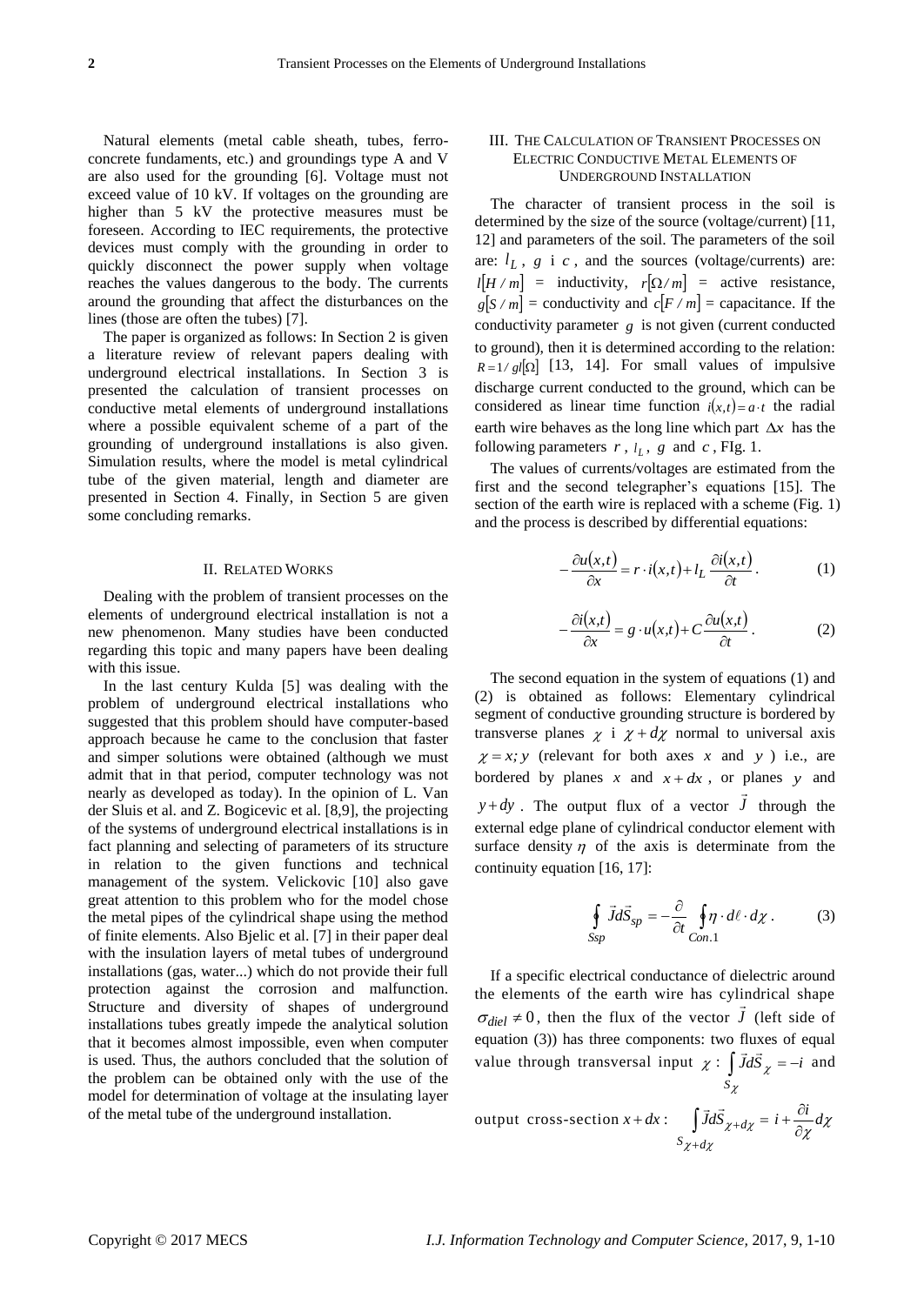and flux through external sheath:  $\oint \sigma_{diel} E_n d\ell d\chi$ *Con.*  $\oint \sigma_{diel} E_n d\ell$ 1 . *E<sup>n</sup>*

is a normal component of the field strength on the surface of external sheath. The equation (3) then becomes:

$$
-i + \left(i + \frac{\partial i}{\partial \chi} d\chi\right) + \oint_{Con.1} \sigma_{diel} E_n dl d\chi = -\frac{\partial}{\partial t} \oint_{Con.1} \eta dl d\chi \,.
$$

$$
\frac{\partial i}{\partial \chi} + \oint_{Con.1} \sigma_{diel} E_n d\ell = -\frac{\partial}{\partial t} \oint_{Con.1} \eta d\ell.
$$
 (5)

According to the theory of fluxes from the [16, 17] the following equation has been known:

$$
\oint \mathcal{E}_{diel} E_n d\ell = \oint \eta d\ell = \dot{q} = c \nu. \tag{6}
$$
  
Con.1

where  $c$  – capacitance of the elements to the ground wire,  $v$  – voltage.

By substituting the parameters  $\left[\sigma/\varepsilon\right]_{diel}c = g$ (conductivity of the elements of conductive structure) the second basic analysis equation is obtained:

 $\hat{o}$ 

$$
\frac{\partial i}{\partial \chi} + \left[\frac{\sigma}{\varepsilon}\right]_{diel} c \cdot v = -c \frac{\partial v}{\partial t} \text{ or}
$$

$$
-\frac{\partial i}{\partial \chi} = g \ v + c \frac{\partial v}{\partial t} \tag{7}
$$



Fig.1. The equivalent scheme of a part of the grounding and the current/voltage waveform.

The system of ordinary differential equations is transferred to more complex domain:

$$
-\frac{dU}{dx} = (r + pl_L)I(x).
$$
 (8)

$$
-\frac{dI}{dx} = (g + pc)U(x). \tag{9}
$$

By increasing the order for one the second order equations are obtained. For voltage and current the d'Alambert's equations that apply for wave processes [18]:

$$
-\frac{d^2U(x)}{dx^2} - (r + pl_L)(g + pc)U(x) = 0.
$$
 (10)

$$
-\frac{d^2I(x)}{dx^2} - (r + pl_L)(g + pc)I(x) = 0.
$$
 (11)

$$
U(x) = A \cdot e^{\gamma x} + B \cdot e^{-\gamma x} \,. \tag{12}
$$

$$
\frac{dU(x)}{dx} = A \cdot \gamma \cdot e^{\gamma x} - B \cdot \gamma \cdot e^{-\gamma x} = \gamma \Big( A \cdot e^{\gamma x} - B \cdot e^{-\gamma x} \Big). \tag{13}
$$

$$
\frac{d^2U(x)}{dx^2} = \gamma^2 \cdot U(x). \tag{14}
$$

The root of the equation is the constant of electromagnetic wave propagation in the ground:

$$
\gamma = \sqrt{(r + pl_L)(g + pc)} = \beta + j\alpha. \tag{15}
$$

$$
\gamma^{2} = (r + pl_{L})(g + pc) =
$$
  
=  $\beta^{2} - \alpha^{2} + 2j\alpha\beta = rg + p^{2}l_{L}c + p(l_{L}g + rc)$  (16)

where:

$$
\beta = \sqrt{\frac{1}{2}(rg + p^2 l_L c) + \frac{1}{2}\sqrt{(r^2 - p^2 l_L^2)(g^2 - p^2 c^2)}}.
$$
\n(17)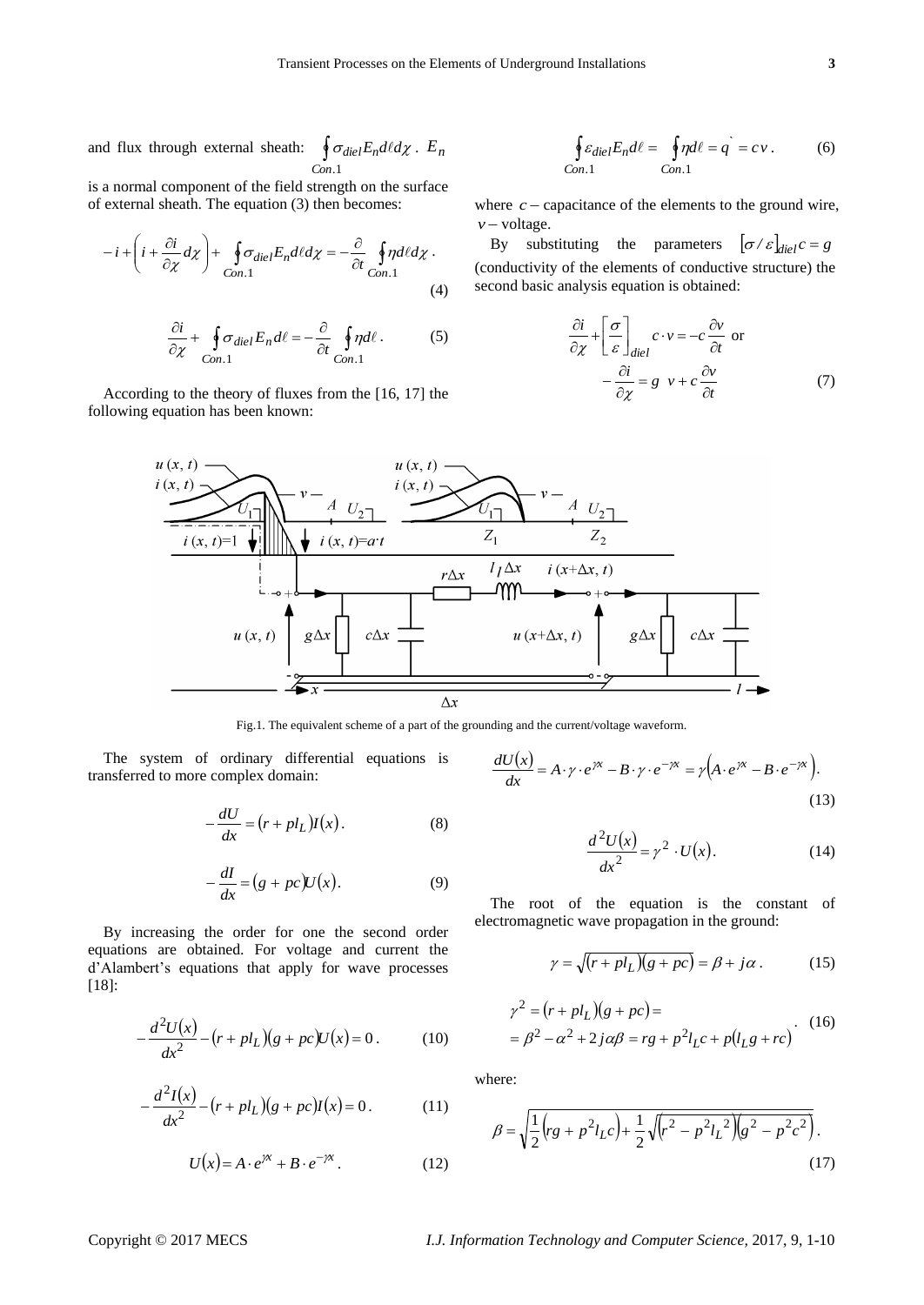$$
\alpha = \sqrt{-\frac{1}{2}(rc + p^2 l_L c) + \frac{1}{2}\sqrt{(r^2 - p^2 l_L^2)(g^2 - p^2 c^2)}}.
$$
\n(18)

From the equation  $-\frac{dv}{dx} = (r + pl_L)I(x)$  $-\frac{dU}{dr} = (r + pl_L)$ and

$$
I(x) = -\frac{1}{Z_0} \left( A \cdot e^{\gamma x} - B \cdot e^{-\gamma x} \right)
$$
 follow is:  

$$
Z_0 = \sqrt{\frac{(r + pl_l)l}{(g + pc)l}}.
$$
 (19)

The value  $Z_0$  is called wave impedance and it is:

$$
\frac{d^2U}{dx^2} - (r + pl_L)(g + pc)U(x) = 0
$$
\n(20)  
\n
$$
\frac{d^2U}{dx^2} - \gamma^2 \cdot U(x) = 0
$$
\n(21)

$$
\gamma^2 = (r + pl_L)(g + pc). \tag{21}
$$

$$
U(x) = -\sqrt{\frac{g + pc}{r + pl_L}} \cdot \left( A \cdot e^{\gamma x} - B \cdot e^{-\gamma x} \right). \tag{22}
$$

Current and voltage at the initial part of the earth wire (place where current enters the soil) is:

$$
U_x = U_p = U_1. \tag{23}
$$

$$
I_{x=o} = I_0 = I_1 = I_p.
$$
 (24)

i.e.:

$$
x = 0. \tag{25}
$$

$$
U_p = A + B. \tag{26}
$$

$$
Z_0 I_p = -A + B \tag{27}
$$

$$
B = \frac{1}{2} (U_p + Z_0 \cdot I_p).
$$
 (28)

$$
A = \frac{1}{2} \left( U_p - Z_0 \cdot I_p \right). \tag{29}
$$

$$
U(x) = U_p \frac{e^{jx} + e^{-jx}}{2} - Z_0 I_p \frac{e^{jx} - e^{-jx}}{2}.
$$
 (30)

$$
U(x) = U_p \cdot ch\gamma x - Z_0 I_p \cdot sh\gamma x. \tag{31}
$$

$$
I(x) = -\frac{1}{Z_0} \left( A \cdot e^{\gamma x} - B \cdot e^{-\gamma x} \right) =
$$
  
=  $\left( -\frac{A}{Z_0} \right) e^{\gamma x} + \left( \frac{B}{Z_0} \right) e^{-\gamma x} = A_1 e^{\gamma x} + B_1 e^{-\gamma x}$  (32)

$$
I(x) = I_p ch\gamma x - \frac{U_p}{Z_0} sh\gamma x.
$$
 (33)

Copyright P<sup>2</sup>( $x^2 + y^2(x^2 + y^2(x^2 + y^2(x^2 + y^2(x^2 + y^2(x^2 + y^2(x^2 + y^2(x^2 + y^2(x^2 + y^2(x^2 + y^2(x^2 + y^2(x^2 + y^2(x^2 + y^2(x^2 + y^2(x^2 + y^2(x^2 + y^2(x^2 + y^2(x^2 + y^2(x^2 + y^2(x^2 + y^2(x^2 + y^2(x^2 + y^2(x^2 + y^2(x^2 + y^2(x^2 + y^2(x^2 + y^2(x^2 + y^2(x^2 + y^2(x^2 + y^2(x^$ If the phase value of the current that enters the ground at the point  $(*x_{x=0})$  has the amplitude value  $i(x_{x=0}, t) = a \cdot t = I_0$ , the solution of the expression (32) is  $i(x,t) = A_1 e^{\gamma x} + B_1 e^{-\gamma x}$ . The value of integrating constants is obtained from the boundary conditions at the entrance of the current into the ground  $i(0,t) = A_1 e^{\gamma 0} + B_1 e^{-\gamma 0} = A_1 + B_1 = I_0$  and at the end of the earth wire  $i(l, t) = A_1 e^{\gamma t} + B_1 e^{-\gamma t} = 0$ .

In the system of unit values (per unit) is  $i(x_{x=0}, t) = a \cdot t = 1$ , where the solution of the expression (32) is  $i(x,t) = A_1 e^{\lambda x} + B_1 e^{-\lambda x}$  (initial conditions). The constants  $A_1, B_1$  are obtained from the boundary conditions of the entrance of the current into the ground  $i(0,t) = A_1 e^{\gamma 0} + B_1 e^{-\gamma 0} = A_1 + B_1 = 1$  and, finally, earth wire  $i(l,t) = A_1 e^{\gamma t} + B_1 e^{-\gamma t} = 0$ :

$$
i(x) = \frac{I(x)}{I_0} = \frac{e^{\gamma(l-x)} - e^{-\gamma(l-x)}}{e^{\gamma l} - e^{-\gamma l}} =
$$
  
= 
$$
\frac{sh\gamma(l-x)}{sh\gamma l} = \frac{1}{z(p)}
$$
 (34)

$$
z(p) = \frac{sh\gamma l}{sh\gamma(l-x)}.
$$
\n(35)

The solutions of the requested values in the time domain are obtained by simulation according to subprogram in MATLAB [19], for given values  $Vrms = 1.73$  kV i  $f = 50$  Hz, 0, 5 kHz, 1 kHz.

#### IV. SIMULATION RESULTS

Obtained analytical considerations show the functional possibilities of the model with different frequencies.

The preparation of computer programs in the method of organized modelling in technical literature is called preprocessing (forming of model of technical system). The simulation program is realized based on the scheme given in Fig. 2 in a new subprogram "Transient analysis of current and voltage beginning a linear circuit metal tube", since the cylindrical metal tube of given material, length and diagram is used as a model. The scheme and diagram are provided for each test.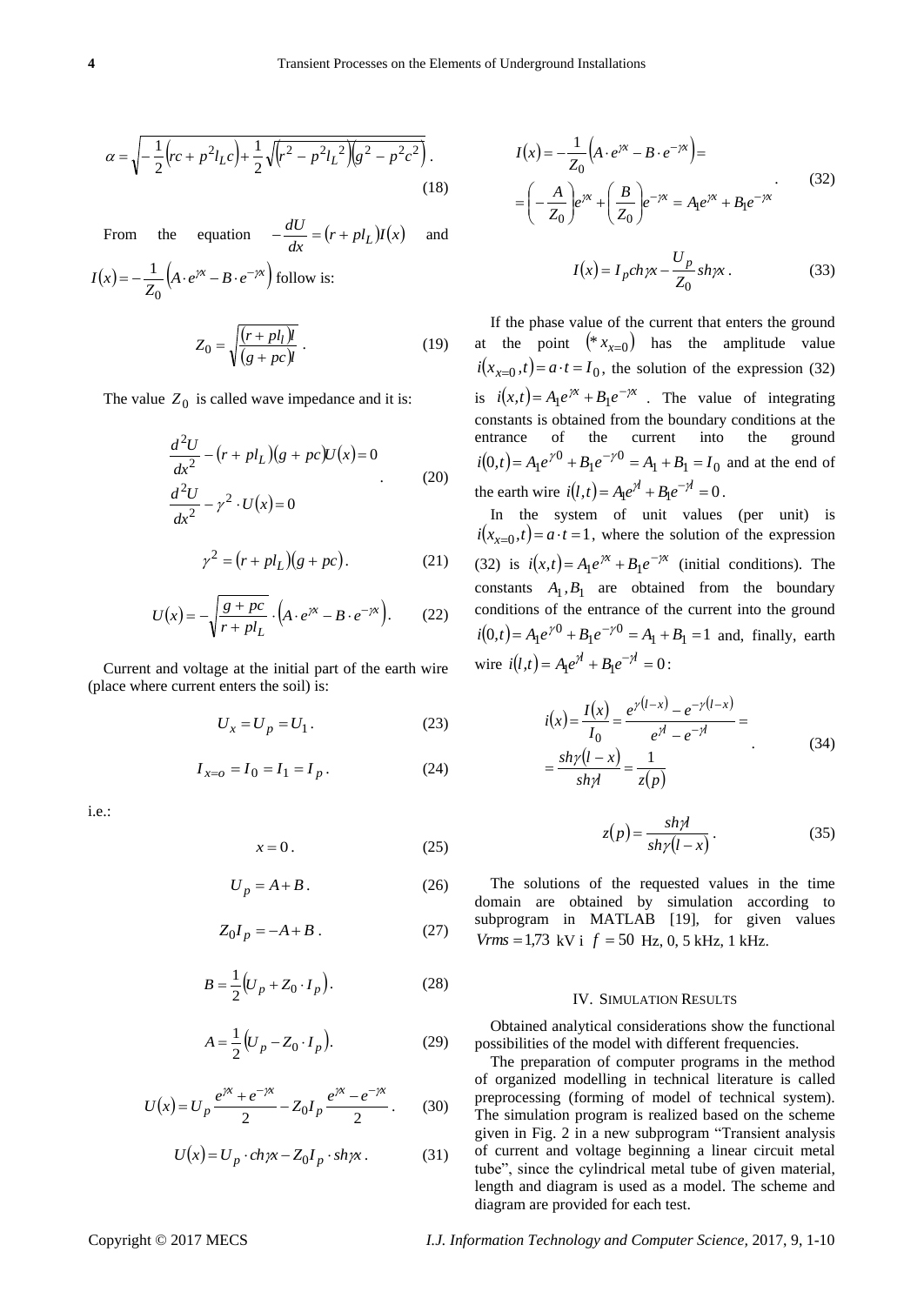*Description of the schemes:* The schemes on Fig. 2-7 present the transient processes where the simulation was performed for different values of the frequency, both with open and closed breaker at the beginning of the loop.

Below is given information regarding the source of parameters, resistance, inductanse and capacitance:

In series combination each segment has following parameters:

## $R = 2.56$  e-03 [Ohm],

$$
L=1.78
$$
 e-06 [H],

$$
C = \inf \ [F]
$$

In parallel branch each segment has following parameters:

$$
R = 0.477
$$
 e-03 [Ohm],  
 $L = inf$  [H],  
 $C = 18.53$  e-11 [F].

*Simulation:* After the transient period of about a few *ms*, the system reaches the steady-state. The waveforms of the currents and voltages components of different frequencies are recorded.



Fig.2. Transient analysis of linear circuits: a) Scheme simulation Close Breaker, b) the waveform of the current and voltage  $V$ *rms* = 1,73 kV and  $f = 50$  Hz.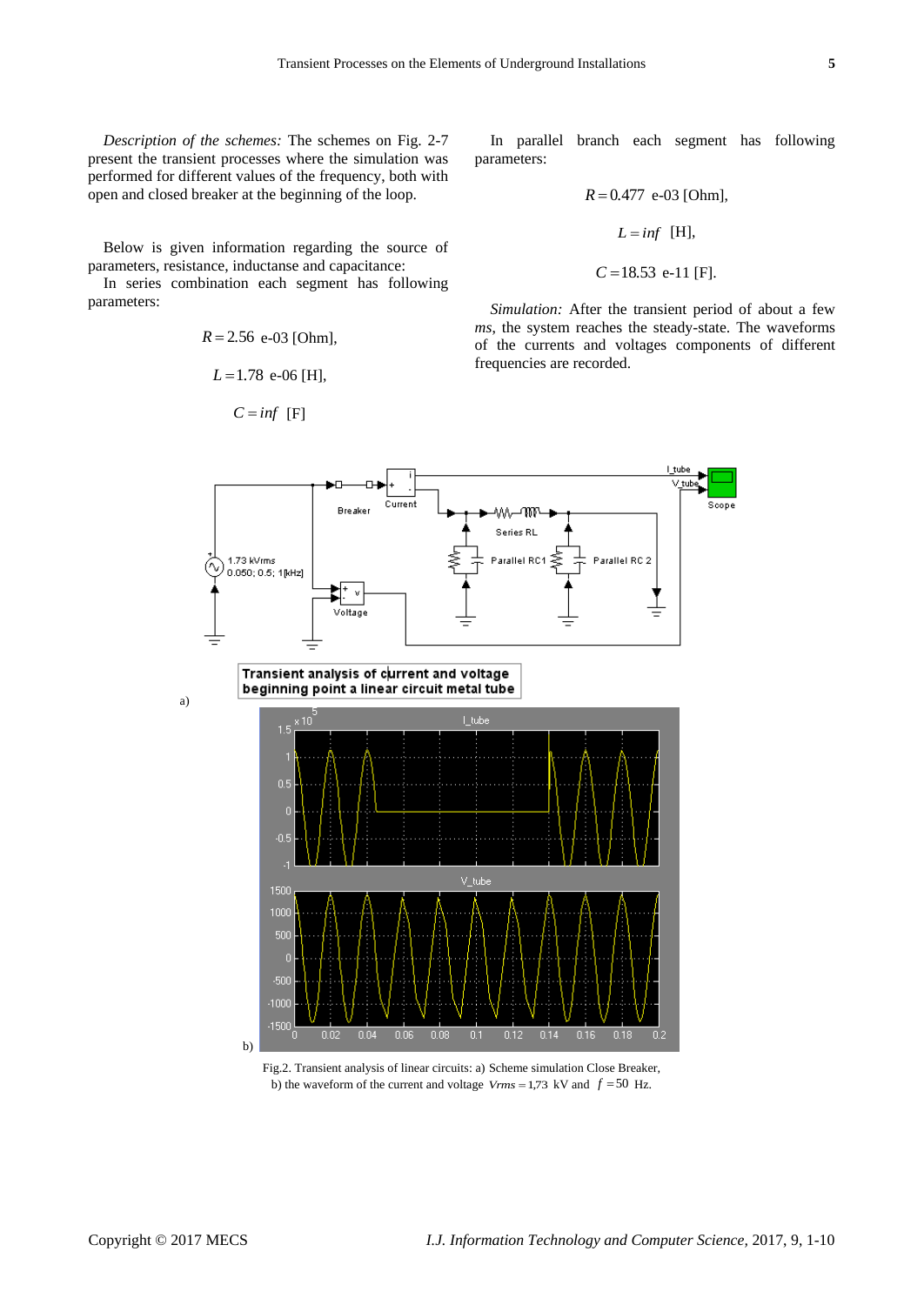

Fig.3. Transient analysis of linear circuits: a) Scheme simulation Open Breaker, b) the waveform of the current and voltage  $V$ *rms* = 1,73 kV and  $f = 50$  Hz.



a)

a)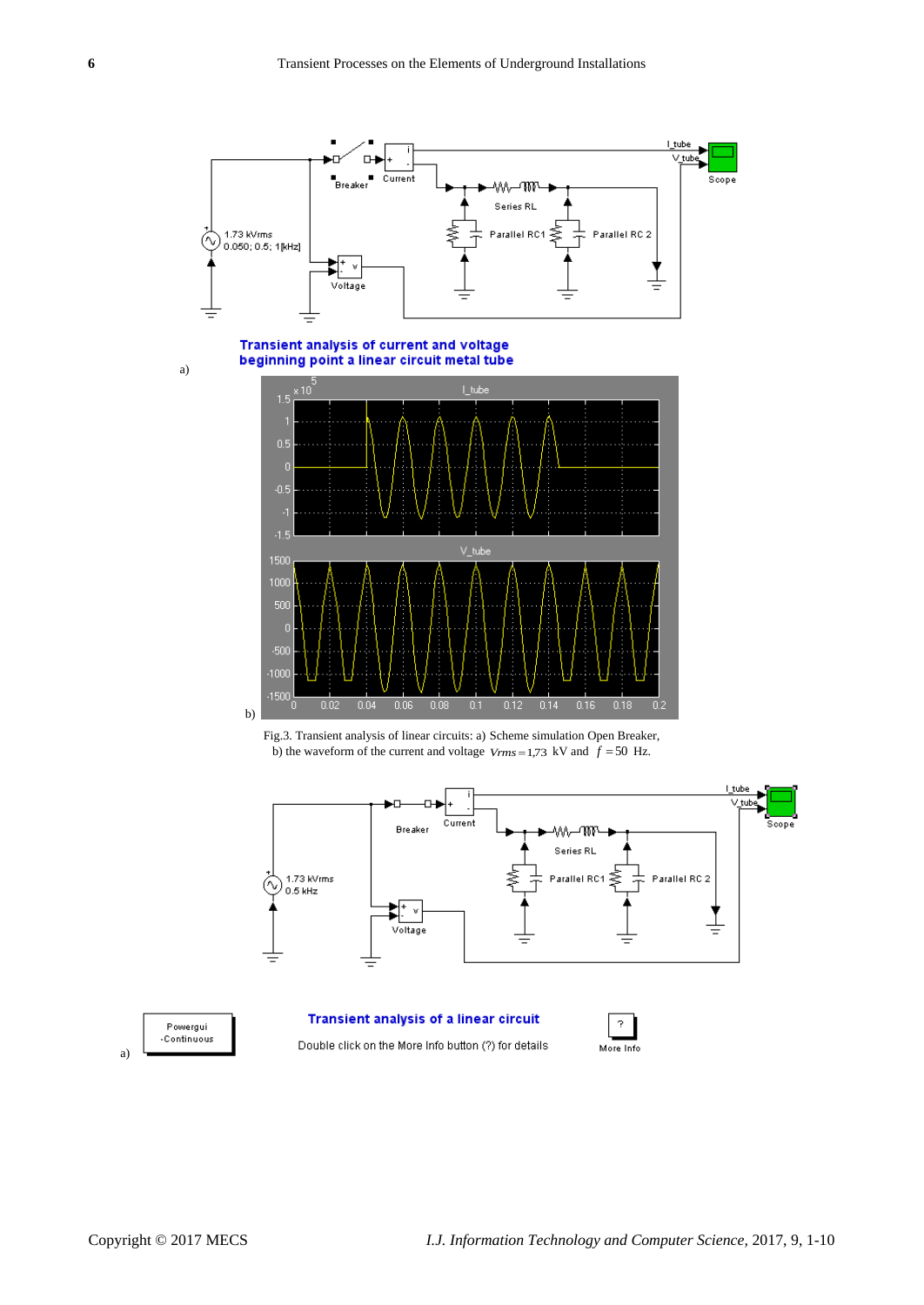

Fig.4. Transient analysis of linear circuits: a) Scheme simulation Close Breaker, b) the waveform of the current and voltage  $V_{rms} = 1.73 \text{ kV}$  and  $f = 0.5 \text{ kHz}$ .





Fig.5. Transient analysis of linear circuits: a) Scheme simulation Open Breaker, b) the waveform of the current and voltage  $V$ *rms* = 1,73 kV and  $f = 0.5$  kHz.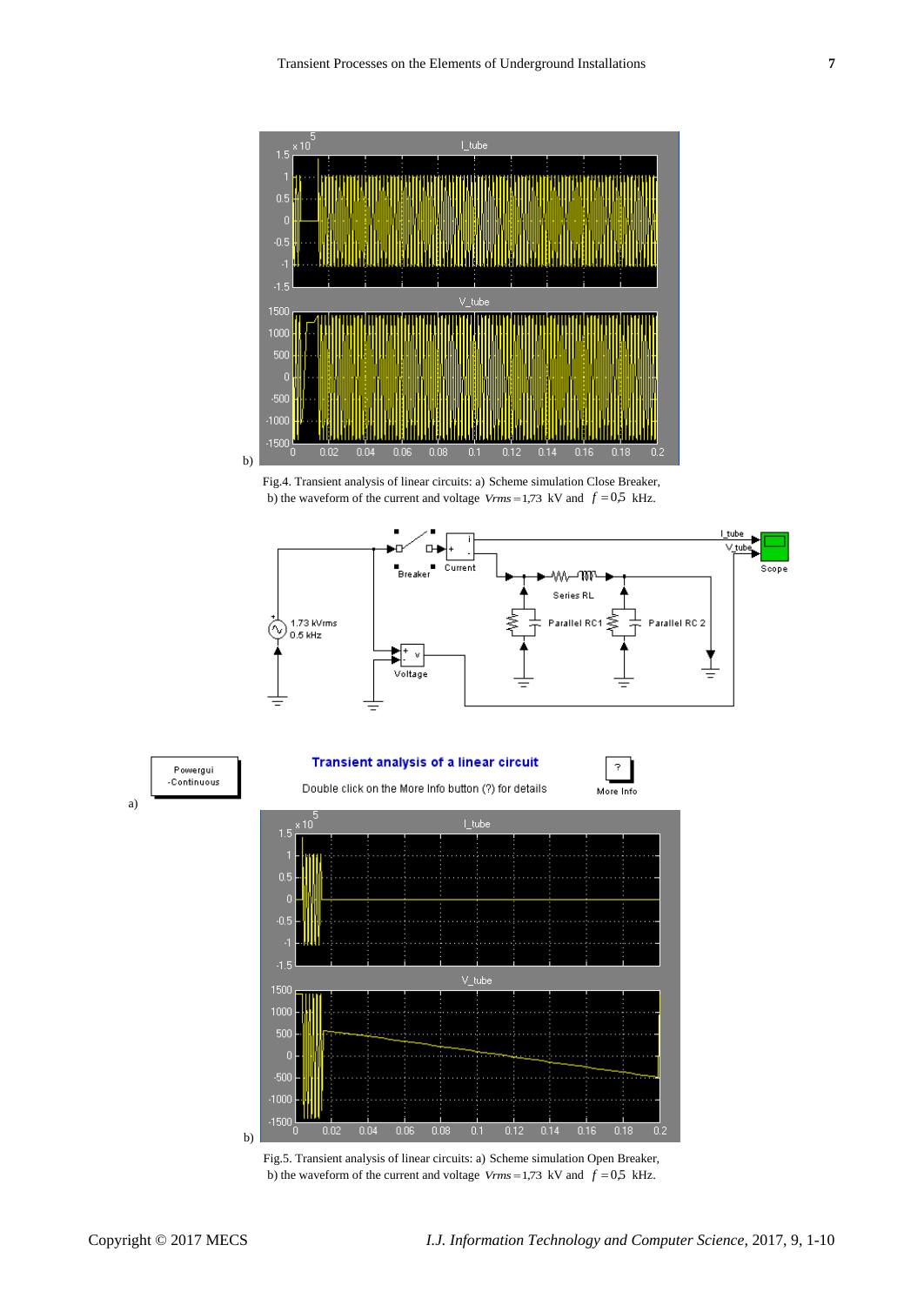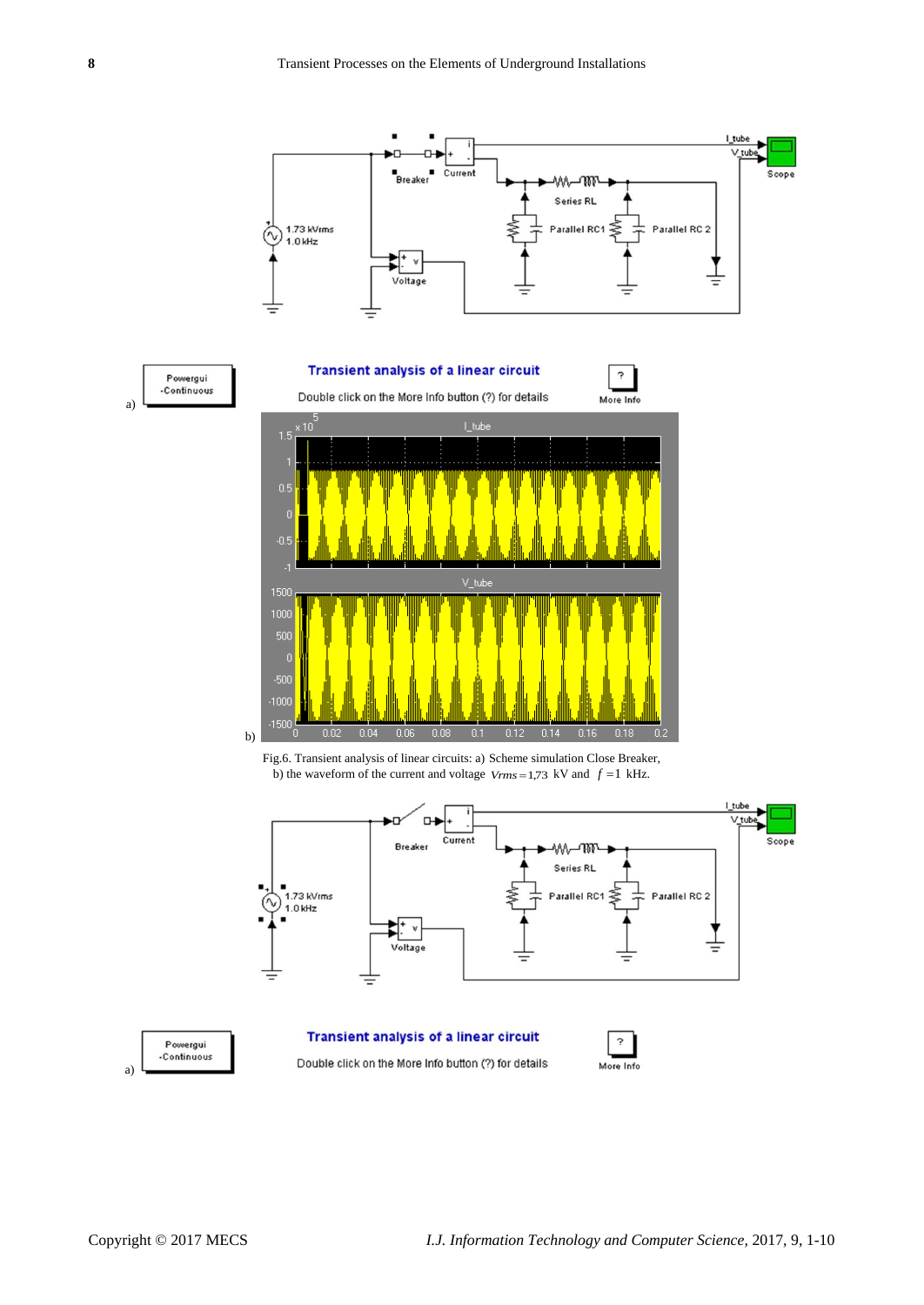

Fig.7. Transient analysis of linear circuits: a) Scheme simulation Open Breaker, b) the waveform of the current and voltage  $V_{rms} = 1.73 \text{ kV}$  and  $f = 1 \text{ kHz}$ .

For the same values of parameters of pipes' segments: resistance  $R$ , inductance  $L$  and capacitance  $C$ , the values of shock waves witd frequency 50 Hz, 0,5 kHz and 1 kHz have been tested. The results that correspond to currents and voltages are represented in diagrams recorded in Scope. When the switch breaker is open, the voltage waves last shorter, which the result expected of authors of simulation; when the switch (breaker) is open, the duration of current and voltage waws is nuch longer. The intensities of voltage waves correspond to given values on electric source. This confirms the possibility of simulation of transient electromagnetic processes on electro-conductive metal tubes of underground installation.

Based on the previous diagrams we can conclude that the advantages of MATLAB are the large number of possible simulations, and results of those simulations, shapes and characteristic values of obtained wave diagrams verify the proposed model for consideration of transient processes on elements of underground installations.

Finished MATLAB Sumulink program quite accurately simulate the asymmetrical loads, but own development of both models and programs has special advantages, such as detailed insight into all components of the model and program, and introduction of various changes that otherwise could not be made in the available program packages.

## V. CONCLUSION

Determination of the voltage dependence along radial electric conductive elements of different lengths is conducted according to presented method. As the shapes of the time flows of currents and voltages show, the developed analytical procedure and formulas obtained can be used for estimation of the impact of the parameters of unit resistances, inductance, conductivity and capacitance on the values of currents and voltages that passes through the conductive elements of underground installations. The impact of the wide range of the frequencies was also tested, by which was simulated the occurrence of higher harmonics and their impact on metal parts of the installation in the ground. The results show that the values of currents along the grounded conductive metal parts of the installation have the constant values, and voltages at small conductor lengths of several meters decline rapidly.

#### **REFERENCES**

- [1] Lou van der Sluis, *Transients in Power Systems*, John Wiley & Sons Ltd, 2001.
- [2] A.A. Mahfouz, M.K. Mohammed, F.A. Salem, "Modeling, Simulation and Dynamics Analysis Issues of Electric Motor, for Mechatronics Applications, Using Different Approaches and Verification by MATLAB/Simulink", *International Journal of Intelligent Systems and Applications*, IJISA2013, Vol. 5, No. 5, pp. 39-57, April 2013, DOI: 10.5815/ijisa.2013.05.06.
- [3] Standards: IEC 60364-(4, 5, 6, 7) i IEC 60529, IEC 61032.
- [4] M. Mišić, Z. Bogićević, S. Bjelić, "Electrodynamic Forces between Electrical Conductors and Cylindrical Magnetic Shields", *British Journal of Applied Science & Technology*, 2015, Review Article, Vol. 11, Issue 4, DOI: [10.9734/BJAST/2015/20541.](https://doi.org/10.9734/BJAST/2015/20541)
- [5] J. Kulda, "Magneticke pole v silnoproude electrotechnice", *Academia Praha Ceskoslovenska Akademie Ved.*, 1974.
- [6] J. Nahman, "Grounding of the neutral point of distribution electrical networks," Belgrade, 2004.
- [7] S. Bjelić, N. Marković, J. Živanić, "Modelling of em current fields in the networks of underground installations with metal pipes," *Innovations and development, Institute for mining and metallurgy*, pp. 49-62 UDK 621.31(045)=861, No. 1, Bor, 2013.
- [8] Z. Bogićević, S. Bjelić, B. Jovanović, M. Mišić, "Neutral grounding points within the general distribution system as an element of environmental protection", pp. 779-787, *3 rd*